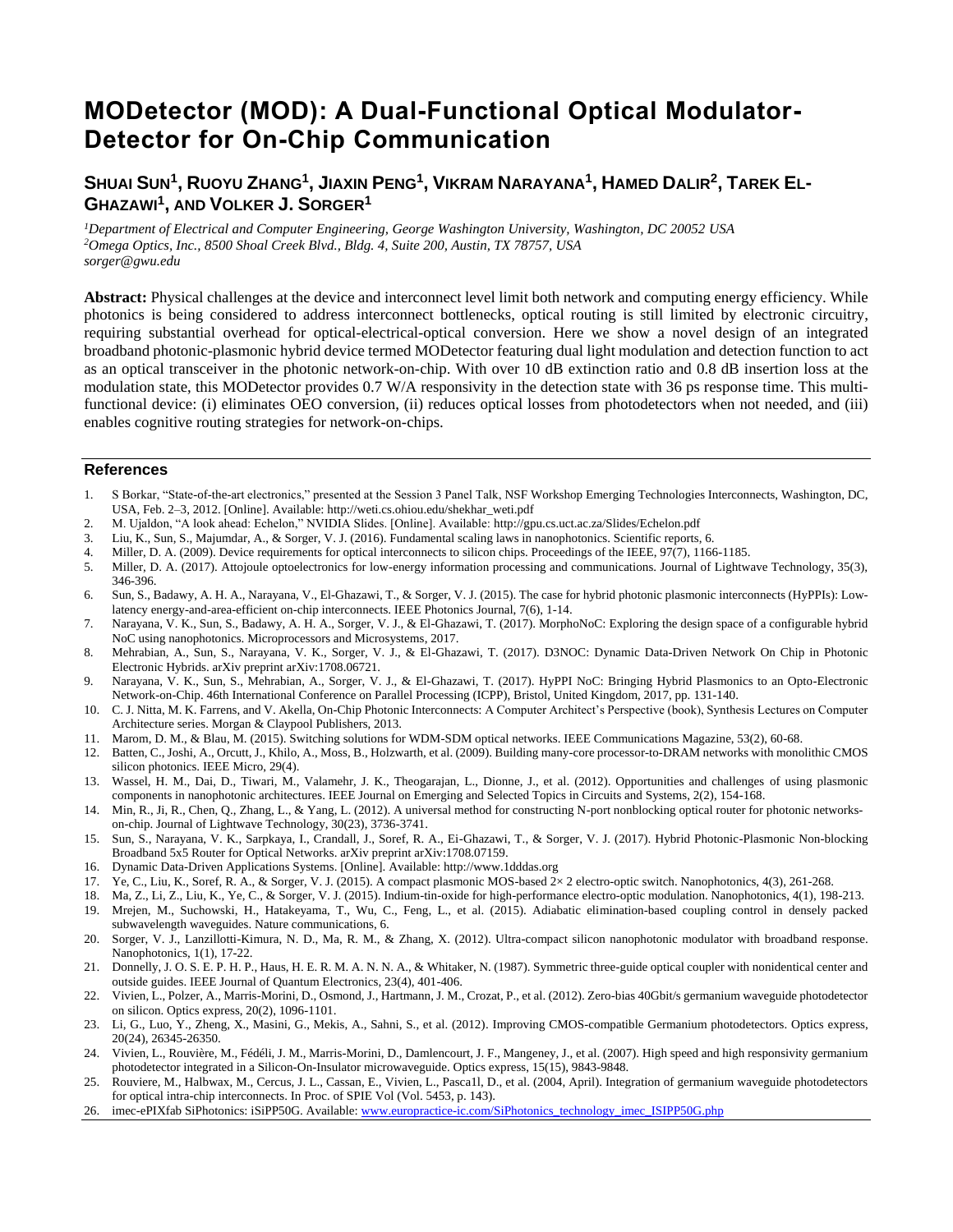# **I. INTRODUCTION**

The semiconductor industry has pushed the physical limits of a single electronic logic device down to nanometer scale for higher speed and energy efficiency, yet physical limitations remain such as quantum tunneling, current leakage [1-2]. Although new emerging options including photonics and plasmonics have recently been investigated to overcome interconnect bottleneck, the fundamental energy efficiency of optical logic devices is still been limited to fJ level due to weak non-linearity [3]. Rather than focusing at the logic level, reducing the energy cost in data communication can be a more efficient option [4-5]. While nanophotonic and plasmonic building blocks show performance and integration density promise, metal-optics is unlikely to become a mean for implementing optical communication links due to losses. However, separating the function of communication and light manipulation to passive photonics such as Silicon photonics, and plasmonic, respectively, shows superior intra-chip capabilities in terms latency, energy efficiency and packing density [6]. Such hetero-integration shows up to 300% energy improvement and an order of magnitude footprint reduction over traditional photonic networks [7-9]. However, despite these promises, the point-to-point communication characteristic of such photonic heterogeneous integration schemes can be restrictive in realizing on-chip interconnect networks for future many-core chips with hundreds of cores. Conventional photonics, on the other hand, can achieve the required connectivity through a bus structure, relying on wavelength division multiplexing (WDM) to support multiple links on such a shared physical communication medium [10]. However, this is achieved at the cost of large area overheads for microring resonators (MRRs) that aid modulation and detection, as well as substantially higher power consumption attributed to the thermal trimming of the MRRs [7]. Hybrid Photonic-Plasmonic Interconnect (HyPPI) based on our previous demonstration, on the other hand, uses photonic plasmonic hybrid modulators directly integrated onto the photonic transmission waveguide [6]. Although this is beneficial in saving footprint and enhancing point-to-point performance, the on-bus modulator introduces superfluous insertion losses in the level of 1dB/μm even while inactive, rendering the bus unusable to other communication demands. An off-bus modulator is therefore essential. Similarly, on the receiver side, an off-bus detector like those based on photonic microring resonators (MRR) is desirable since it can be actively selected to either coupling to the bus or not, yet associates with tremendous energy and latency overheads due to the electrical thermal tuning. The alternative way of achieving point-to-point connectivity is to connect each core to all the other cores on the chip directly which is however not practical; for instance, a 64-core processor requires a total of 4,032 unidirectional HyPPI links to achieve full connectivity which is several orders of magnitude footprint consuming than the mesh topology [11-12].

To overcome the limitation of point-to-point connectivity while retaining high performance of all-photonic routing, modulation, and detection, we here show a novel photonic-plasmonic hybrid device termed MODetector (hereinafter referred to as 'MOD') that combines both the modulation and the detection functions for inter-chip communication. Different from the regular photonic or plasmonic enhanced (e.g. HyPPI) interconnect, where the modulators and detectors are integrated onto the waveguide bus, this MOD-based HyPPI link allows data to bypass photonic devices without causing much energy penalties [6]. Thus, from a network point of view, we re-allocate some of the routings onto the device level by combining the electrooptic modulation, detection, and optical routing into one single structure. The remainder of the paper is organized as follows: 1) Network comparison between classic point-to-point (P2P) optical links and MOD-enabled links. 2) MOD structure introduction. 3) Operation principle discussion. 4) Modulation and detection analysis.

## **II. Towards 'Off-bus Communication'**

Improving the links energy efficiency has become a more effective and reliable way of improving the power efficiency onchip, than reducing the energy consumption of the logic gates due to the inherent static power dissipation arising from quantum tunneling across thin oxides [5]. In recent optical network on chip (NoC) studies, routing protocols based on circuit switching is used as the 'express lines' for high speed, long distance communication [7-11]. Here the actual setup of the physical light path is for circuit switching done by spectrally sensitive devices such as MRRs or hybrid photonic-plasmonic based devices [13-14]. Note, it is worth to mention that, for certain types of the network topologies such as the mesh and the ring, the ability to realize an all-to-all core communication in a power and latency efficient way is highly desirable, which is also been considered as the design goal of our device.

Although traditional ring-based optical NoCs could achieve any core to any core connections with the rings sitting on the joint bus thermally tuned into the same resonance, this requires a long setup time up to millisecond level that depending on the thermal tuning power and the quality (Q) factor of the ring with an average energy consumption as high as 40% of the entire interconnect energy consumption [12-13]. Moreover, for an optical network in general, the all-to-all connection can only be achieved by 1) building a mesh network with 18 links that connect to all the adjacent cores or 2) connecting each core with all the other cores with 72 P2P links (Fig. 1a and Fig. 1b). Note, since the P2P link is unidirectional, every two cores require 2 links to communicate with each other (i.e. simultaneous communication demanded). The first option (regular mesh Fig. 1a) reduces the number of links needed by detecting and regenerating the signal at each core, while the second option (all-to-all mesh, Fig. 1b) saves the OEO conversions by making all the connections available at the same time. This would however not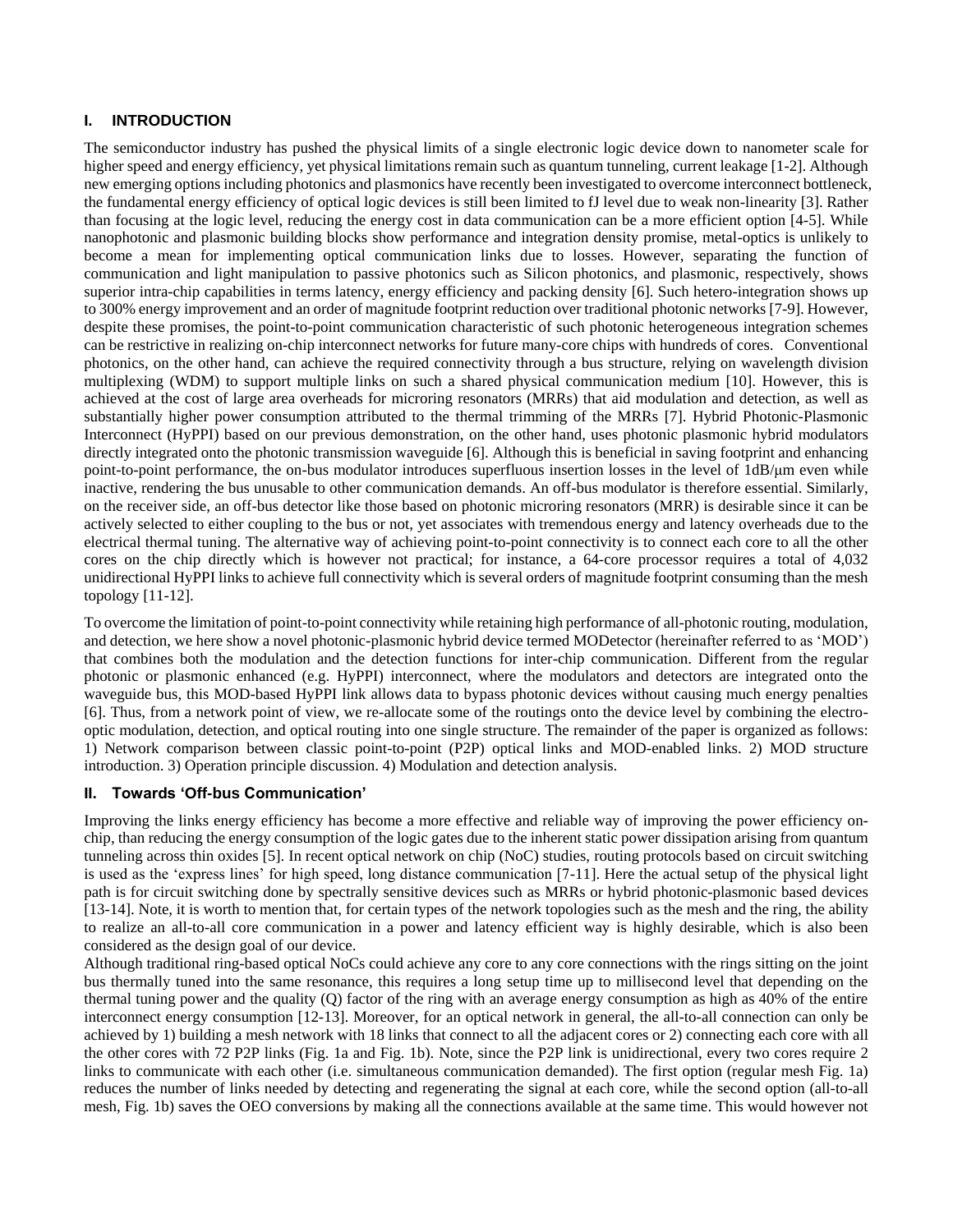

Fig. 1. The optical 3×3 network topology comparison among: a) the P2P-based mesh network; b) the P2P-based all-to-all network and c) the MOD enabled ring network.

only require larger on-chip footprint but more importantly need massive routers; for our small all-to-all example network one would require a 9 $\times$ 9 router, which is significantly more complex than regular size routers (e.g. 5 $\times$ 5) used regularly in optical networks and scales with a factor of *N(N-2)* where *N* is the number of ports needed for the router [Lin12]. Besides, all the OEO conversions in the cores of the P2P-based mesh network and the local routing mechanism in the P2P-based all-to-all network introduce on average 12 dB and 5 dB optical loss per core respectively with high-efficiency hybrid photonic-plasmonic integrated technology [15]. Thus, the P2P interconnect option with both modulation and detection devices on the bus does not allow for reduced network complexity, and hence limits scaling and is not suitable for designing high-connectivity NoCs. Given the aforementioned drawbacks, an off-bus device that can be actively bypassed when its functionality is not needed as discussed in this paper. For the same  $3 \times 3$  network, only a single link is used that creates a joint bus to connect all 9 cores (Fig. 1c). This off-bus device significantly simplifies the network design while maintaining every core to every core connectivity. We find that the required overhead for this network is as low as insertion loss of a single  $2x2$  switch per core when the signal needs to be bypassed. Furthermore, this reconfigurable MOD device can be a supplement for the Dynamic Data Driven Applications Systems (DDDAS) enabling configuration based on executing applications and real-time traffic feedback controls [16]. Since MOD is plasmonic and hence spectrally broadband, the joint bus could support multiple wavelengths (i.e. WDM) with even higher connectivity and bi-section bandwidth that communicate simultaneously if the MOD connects to a wavelength selective device (e.g. micro-ring resonator).

## **III. On-chip Optical Transceiver Design**

## *A. MOD Structure*

The goal of MOD is to separate the light modulation and detection from the main bus in order to avoid the unnecessary conversions between electrical and optical domains leading to losses. Since there is no conflict in separating the modulator from the bus and the detector from the bus, it is beneficial to integrate both functionalities into a single device. Moreover, for network topologies like mesh, ring, and bus, some of the cores need to send and receive signals from both directions of the bus, which requires the MOD design to be symmetric in order to enable bi-directional communication. Based on these requirements, we consider a racetrack ring-based MOD structure that integrates an 'expanded' germanium photodetector on the ring via a 2×2 hybrid plasmonic 3-waveguide switch to provide modulation functionality (Fig. 2a) [17]. The 2×2 switch consists of a central switching island containing a highly optical index changeable material (indium tin oxide (ITO)) 'sandwiched' between two gate oxide layers (SiO2) to form a metal-oxide-ITO-oxide-semiconductor capacitive heterostructure; whereas the detector



Fig. 2. Schematic plot of MO-Detector. a) The 3D overview of MOD with the ITO hybrid switch on the left and Ge photodetector on the right. b) The cross-section of MOD at *A* plane. Both a) and b) are color-coded and sharing the same legend on the top-right. All the parameters are optimized for the highest coupling efficiency  $[17]$ .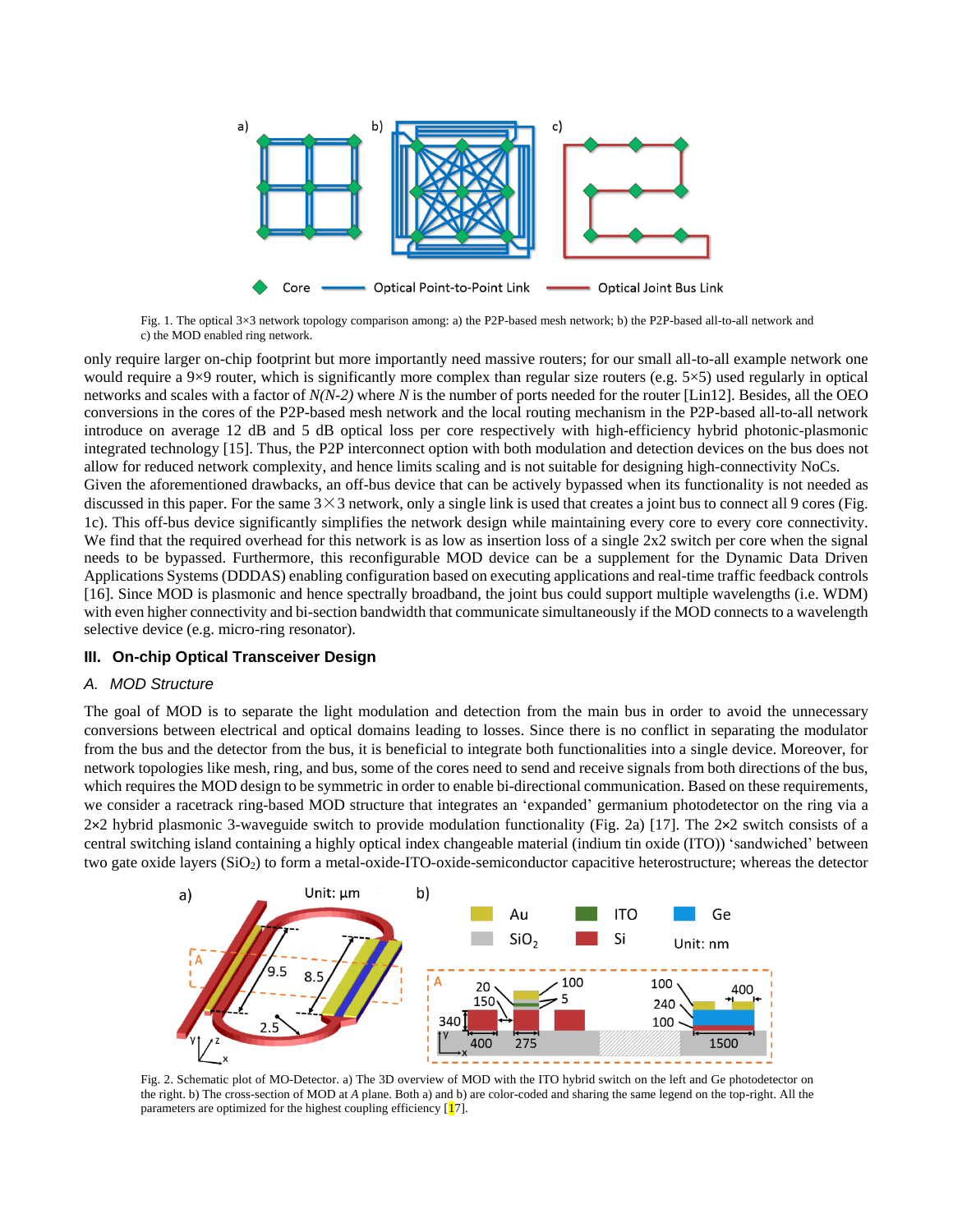has a germanium block on top of the racetrack waveguide with that part of the silicon etched down to 100 nm for better light mode overlap with the high absorption region (Fig. 2b).

#### *B. Operating Principles*

In order to obtain bi-functionality of an optical transceiver, a bias voltage needs to be applied to MOD at different metal gates (i.e. the switch and the detector); the switch changes from the Cross state with 0V bias voltage which allows the light injected from the bus to be coupled to the racetrack ring to the Bar state that keeps the light in the bus waveguide (i.e. bypassing the MOD). For the Bar state, the refractive index of ITO layer shifts from its dielectric region to the metallic region (i.e. epsilonnear-zero, ENZ) due to the carrier concentration change, and thus yields a new coupling length that prohibits the light transverse through the 3-waveguide switch [17-18]. However, this switch could not enable modulating by itself, since the racetrack ring couples any non-detected photons back to the bus. Note, the ring must be connected back to the bus since MOD is required to enable bi-directional communication. Therefore, the detector also needs to be activated to prevent the light from coupling back when modulating a '1' signal is needed. Similarly, switch and detector should cooperate with each other for other functionalities listed in Fig. 3c-3f.

## **IV. MOD Function Analysis**

# *A. Light Modulation*

The key part that determines the overall performance of MOD is the coupling efficiency of the  $2\times 2$  switch. With a higher switch efficiency, the Ge detector generates more current with the same amount of optical signal power. In addition, a higher extinction ratio at the bus port could be obtained as well. The design of MOD to deploy hybrid photon-plasmon modes is driven by two main factors; first, its compact structure greatly enhanced the light-matter-interaction (LMI) and therefore the device length is much shorter than conventional photonic switch, which is usually in the range of few hundreds of micrometers [19]. Secondly, it combines both sub-λ confinement and long silicon-on-insulator (SOI) waveguide propagation length, which reduces the insertion loss compared to all-plasmonic designs [20]. The fundamental principle of operating this switch is to use bias voltages (i.e. ITO carrier concentration) to control the coupling length (CL) for the different states (Fig. 2b, 2c). The effective mode indices of the first three fundamental TM supermodes  $(TM_I, TM_2, TM_3)$  of the switch are used to determine the actual coupling length and the coupling efficiency based on Eqn. 1 and 2 where light source λ is 1550 nm in this case. Moreover, we sweep the ITO carrier concentration from  $10^{19}$  to  $10^{21}$  cm<sup>-3</sup> where  $10^{19}$  cm<sup>-3</sup> can be regarded as zero bias voltage point (Fig. 2d). With a higher voltage applied, the effective index difference between  $TM_1$  and  $TM_3$  becomes smaller resulting in a CL longer than the actual physical length of the switch, which matches with our operation principle discussion before. The 4V bias voltage (carrier concentration of  $6.8 \times 10^{20}$  cm<sup>-3</sup>) was experimentally obtained in previous work and it is used here in all Cross state simulations [18, 20]. Based on the capacitance of the switch, 24 fJ energy is needed to charge the ITO layer from Cross state to Bar state exceeds 100 GHz theoretical switching speed calculated by the RC delay of the device (where the resistance  $R_c$  =500  $\Omega$  is assumed).



Fig. 3. The switch analysis at the Cross and the Bar states. a) The top view of the MOD with the same color coding as Fig. 1. b) Fundamental TM mode effective indices change of the 3-waveguide switch at the cross-section (BB') based on ITO carrier concentrations. c)-f) The FDTD simulations of all four functionalities at different switch and detector state combinations: c) switch OFF, detector ON; d) switch ON, detector OFF; e) switch OFF, detector ON; e) switch ON, detector ON. All simulations are based on 1550 nm light source. The ITO refractive indices are calculated based on the Drude model.  $V_{bias}=V_{dd} = 4V$ .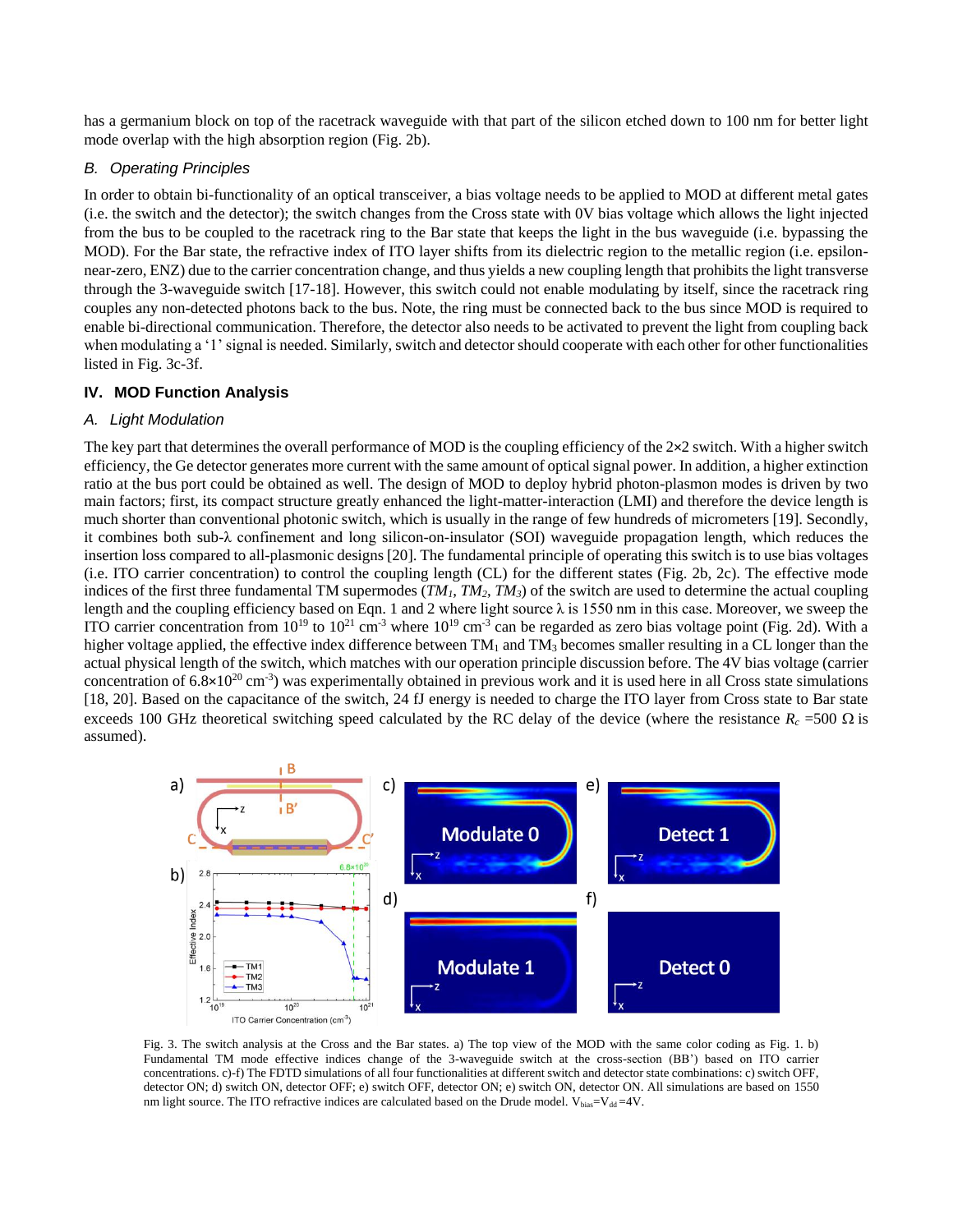$$
(n_{TM_1} + n_{TM_2})/2 = n_{TM_3}
$$
 (1)

$$
CL = \frac{\lambda}{2(n_{TM_1} - n_{TM_3})}
$$
 (2)

#### *B. Light Detection*

As for the other main part of MOD, the Germanium (Ge) p-i-n based detector as to functions as well; a) it is a regular photodetector, and b) it is a 'light absorber' to prevent the light from coupling back to the bus waveguide when MOD is used in the modulating mode. In order to achieve high responsivity with CMOS compatible material, we select a metalsemiconductor-metal (MSM) design with Germanium integrated on the SOI waveguide. The choice for Germanium is natural given its high absorption (i.e. high κ) and compatibility with silicon photonics harassing the mature fabrication process [22]. Germanium parameters used are based on the high-temperature-growth process resulting in absorption coefficient ~5000 cm<sup>-1</sup> [23]. However, based on the TM mode we used for the 2×2 switch, the responsivity is still low if the Germanium is simply placed on the waveguide due to the small mode overlap. Thus, we etch the silicon waveguide down to be just 100 nm thick in the straight part of the racetrack (in red, Fig. 2) and then backfill it with the 240 nm Germanium (Fig. 4a).

Two gold contacts are placed on both sides of the waveguide along the light propagation direction each with 400nm width aligned to the outer side of the waveguide. We noticed that the wider the metal contact (with same doping areas in the Germanium region) results in a faster response speed while at the same time absorbing more light that supposed to be absorbed by the Germanium region thus reduces the responsivity of the detector. To overcome this problem, we expand the Germanium detection region to 1500 nm wide to provide a higher ratio between the light absorbed by Germanium and the light absorbed by gold. Thus, addressing the trade-off between the operating speed and the responsivity by adjusting the metal contact width (Fig. 4b). Nevertheless, the 100 nm contact width provides the highest responsivity, the speed of the detector is only about 20 GHz, which is limited by the longer electron-hole pair moving distance which is determined by the gap between the metal contacts. In addition, not only the contact width but also the carrier generation rate profile affects the speed since electron-hole pairs generated at different positions inside the cross-section of the Si-Ge waveguide varies the carrier-to-contact travel distance. For example, carriers generated from the center of the Germanium have a relatively short distance to the contact, as compared to carriers generated near the contact (insets of Fig. 4b). Thus, a 400 nm contact width with centered carriers achieves our optimized operating speed of 28 GHz with relatively high responsivity and reasonable light leakage and is selected for our detector design. Note, we take the detector speed as the reciprocal of the response time from 10% to 90% of the saturated photocurrent. Although a longer detection region could provide higher responsivity with less light leakage, we aim for a detector length (8.5 µm) similar to that of the 2x2 switch to avoid any additionally required footprint. As mentioned above, the second role of detector region is to prevent the return light leakage to the bus waveguide. Although this detector could not absorb all light for a 400 nm contact width, the 2×2 switch also creates 1.2 dB insertion loss per coupling. Thereby, only 2.8% of the light will leak to the bus at the Cross state, together with another 5% light leakage caused by the unperfected switching, yields over 10 dB extinction ratio together with 83% light bypassing the MOD at the Bar state.

Regarding detector performance, the photocurrent under 0.5V reverse bias is about 0.35 mA under 0.5 mW input light power giving a 0.7 A/W responsivity equivalently while the dark current kept in the sub-μA level (Fig. 4c). Indeed improving the responsivity can be done in multiple ways to include 1) reducing the interface between germanium and gold such as cylindrical metal contacts; 2) using wider rib waveguide, or 3) increasing the absorption of germanium by heating [24-26]. Comparing our



Fig. 4. Detector performance analysis of MOD. a) The cross section FDTD simulated electrical field of the detector part (CC' in Fig. 2a) where light enters from the left side and propagates to the right side. b) The trade-offs between the metal contacts width and the speed, responsivity as well as the light leakages after the detection region. The insets are the generation rate at the same CC' cross section. c) The illuminated and the dark current of the detector at different bias voltages.